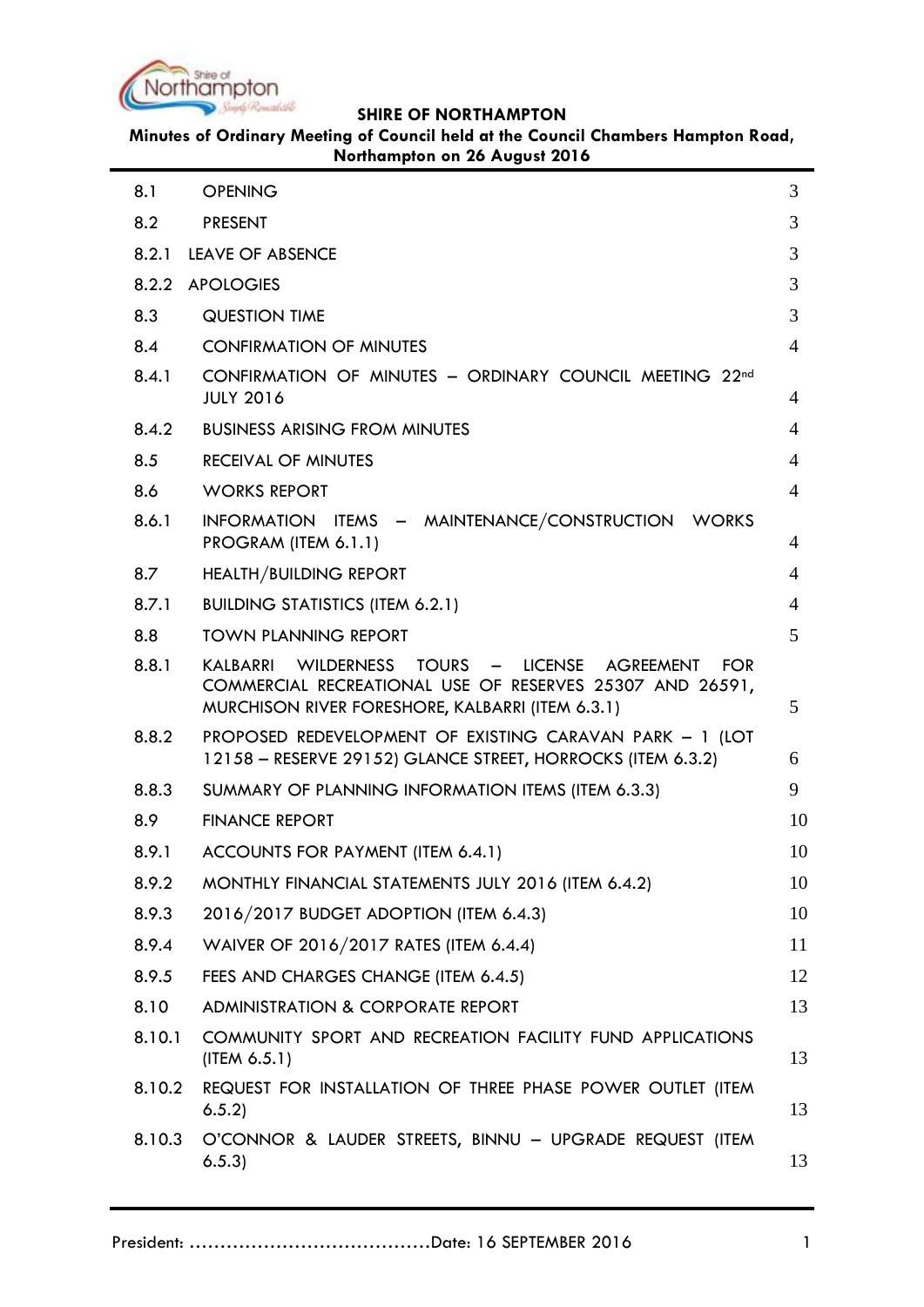

| Minutes of Ordinary Meeting of Council held at the Council Chambers Hampton Road,<br>Northampton on 26 August 2016 |                                                   |    |
|--------------------------------------------------------------------------------------------------------------------|---------------------------------------------------|----|
| 8.10.4                                                                                                             | <b>BUSINESS FIRE LIABILITY CLAIM (ITEM 6.5.4)</b> | 14 |
| 8.10.5                                                                                                             | REVIEW OF LOCAL LAWS (ITEM 6.5.5)                 | 14 |
| 8.10.6                                                                                                             | PROPOSED KALBARRI TO SHARK BAY ROAD (ITEM 6.5.6)  | 14 |
| 8.10.7                                                                                                             | PROPOSED ROAD TRAIN ASSEMBLY AREA (ITEM 6.5.7)    | 15 |
| 8.11                                                                                                               | SHIRE PRESIDENT'S REPORT                          | 15 |
| 8.12                                                                                                               | DEPUTY SHIRE PRESIDENT'S REPORT                   | 15 |
| 8.13                                                                                                               | <b>COUNCILLORS' REPORTS</b>                       | 15 |
| 8.13.1                                                                                                             | <b>CR STANICH</b>                                 | 15 |
| 8.13.2                                                                                                             | <b>CR PIKE</b>                                    | 16 |
| 8.13.3                                                                                                             | <b><i>CR KRAKOUER</i></b>                         | 16 |
| 8.13.4                                                                                                             | <b>CR SUCKLING</b>                                | 16 |
| 8.14                                                                                                               | <b>INFORMATION BULLETIN</b>                       | 16 |
| 8.15                                                                                                               | <b>NEW ITEMS OF BUSINESS</b>                      | 16 |
| 8.16                                                                                                               | <b>NEXT MEETING OF COUNCIL</b>                    | 18 |
| 8.17                                                                                                               | <b>CLOSURE</b>                                    | 18 |
|                                                                                                                    |                                                   |    |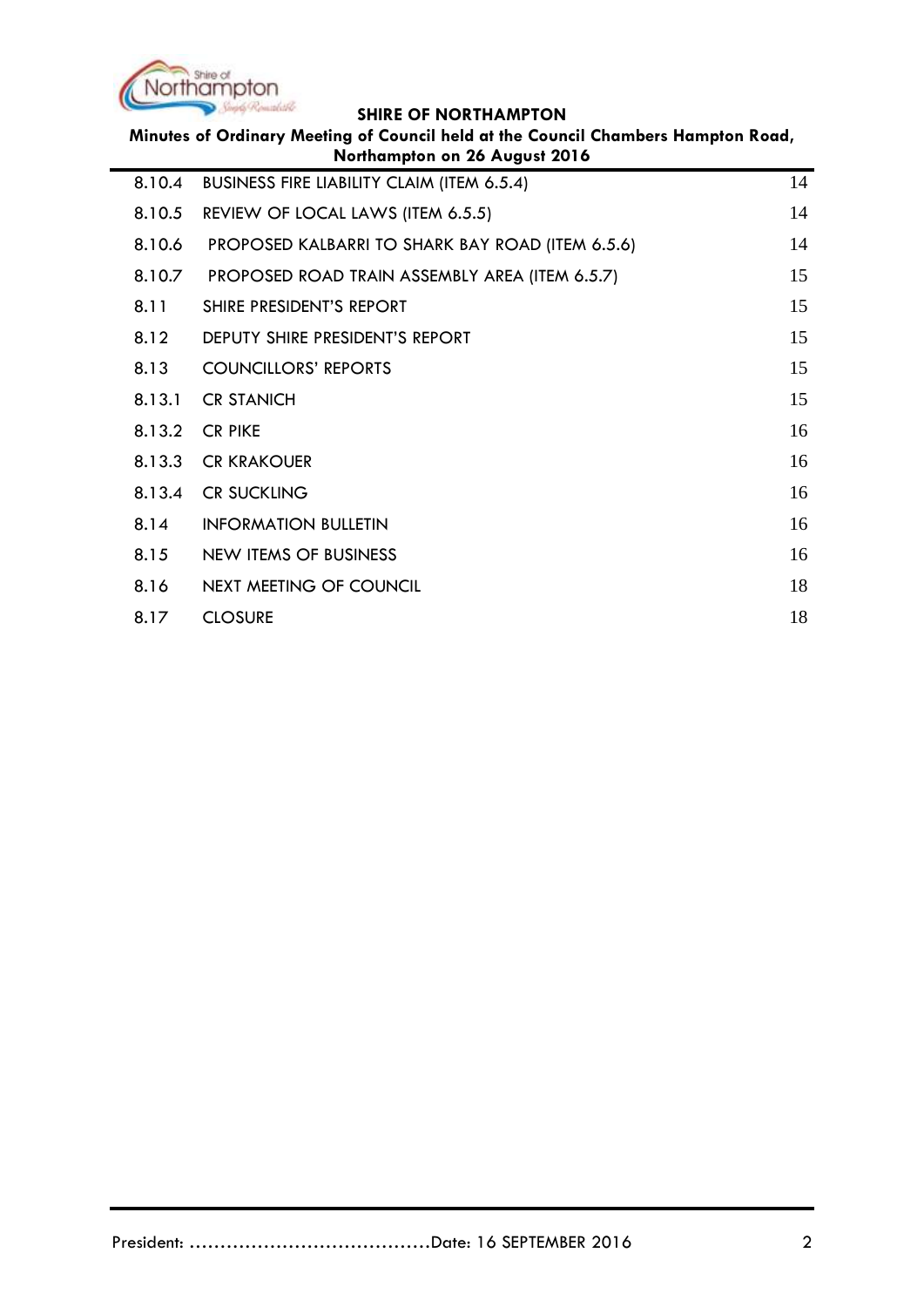

**Minutes of Ordinary Meeting of Council held at the Council Chambers Hampton Road, Northampton on 26 August 2016**

#### <span id="page-2-0"></span>**8.1 OPENING**

The President thanked all Councillors and staff members present for their attendance and declared the meeting open at 1.03pm.

#### <span id="page-2-1"></span>**8.2 PRESENT**

| President                                             | Northampton Ward               |
|-------------------------------------------------------|--------------------------------|
| Deputy President                                      | Kalbarri Ward                  |
|                                                       | Northampton Ward               |
|                                                       | Northampton Ward               |
|                                                       | Northampton Ward               |
|                                                       | Kalbarri Ward                  |
|                                                       | Kalbarri Ward                  |
| <b>Chief Executive Officer</b>                        |                                |
|                                                       |                                |
| <b>Manager of Works</b>                               |                                |
| <b>Principal Building Surveyor</b><br>Mr Glenn Bangay |                                |
| <b>Consulting Planner</b>                             |                                |
| <b>Planning Officer</b>                               |                                |
|                                                       | Deputy Chief Executive Officer |

#### <span id="page-2-2"></span>8.2.1 LEAVE OF ABSENCE

Cr Pike requested leave of absence for the Ordinary meetings of September, October and November 2016.

Moved Cr STANICH, seconded Cr SCOTT

That Council grant leave of absence to Cr Pike for the Ordinary meetings of Council for September, October and November 2016.

CARRIED 7/0

#### <span id="page-2-3"></span>8.2.2 APOLOGIES

#### Cr Carson and Cr Holt

#### <span id="page-2-4"></span>**8.3 QUESTION TIME**

Nil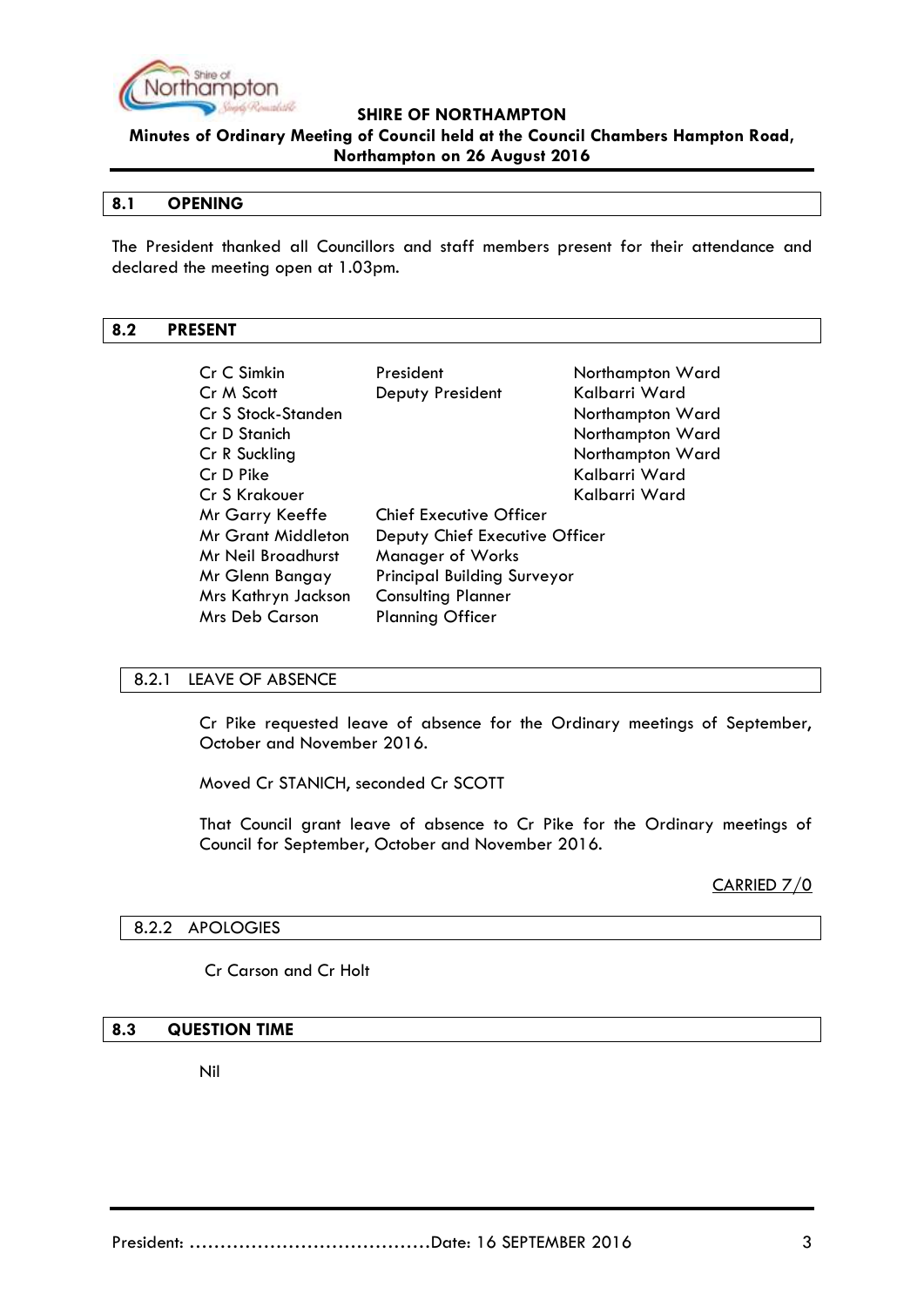

## **Minutes of Ordinary Meeting of Council held at the Council Chambers Hampton Road, Northampton on 26 August 2016**

#### <span id="page-3-1"></span><span id="page-3-0"></span>**8.4 CONFIRMATION OF MINUTES**

8.4.1 CONFIRMATION OF MINUTES – ORDINARY COUNCIL MEETING 22nd JULY 2016

Moved Cr KRAKOUER, seconded Cr PIKE

That the minutes of the Ordinary Meeting of Council held on the 22nd July 2016 be confirmed as a true and correct record subject to the following amendment:

Minute 7.10.4 Cr Suckling voted against the motion and asked for the vote to be recorded. The motion should have been carried 6/1.

CARRIED 7/0

<span id="page-3-2"></span>

| <b>BUSINESS ARISING FROM MINUTES</b><br>8.4.2 |  |
|-----------------------------------------------|--|
|-----------------------------------------------|--|

Nil

#### <span id="page-3-3"></span>**8.5 RECEIVAL OF MINUTES**

Moved Cr SCOTT, seconded Cr SUCKLING

That the minutes of the Council Budget meeting held on 27 July 2016 be confirmed as a true and correct record.

CARRIED 7/0

#### <span id="page-3-5"></span><span id="page-3-4"></span>**8.6 WORKS REPORT**

8.6.1 INFORMATION ITEMS – MAINTENANCE/CONSTRUCTION WORKS PROGRAM (ITEM 6.1.1)

Noted

Neil Broadhurst departed the meeting at 1:22pm.

#### <span id="page-3-7"></span><span id="page-3-6"></span>**8.7 HEALTH/BUILDING REPORT**

8.7.1 BUILDING STATISTICS (ITEM 6.2.1)

**Noted**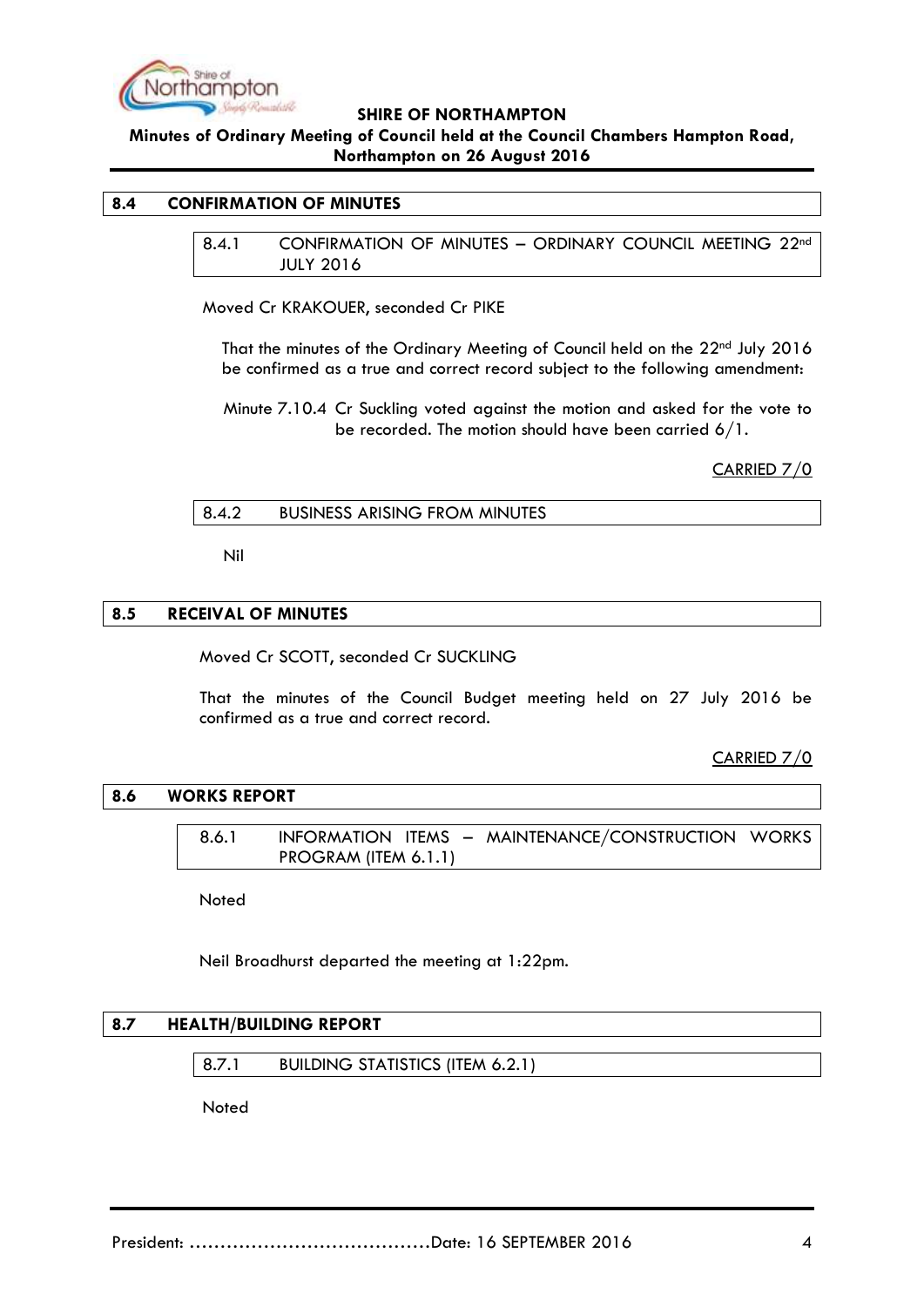

**Minutes of Ordinary Meeting of Council held at the Council Chambers Hampton Road, Northampton on 26 August 2016**

## <span id="page-4-1"></span><span id="page-4-0"></span>**8.8 TOWN PLANNING REPORT**

8.8.1 KALBARRI WILDERNESS TOURS – LICENSE AGREEMENT FOR COMMERCIAL RECREATIONAL USE OF RESERVES 25307 AND 26591, MURCHISON RIVER FORESHORE, KALBARRI (ITEM 6.3.1)

Moved Cr PIKE, seconded Cr KRAKOUER

That Council:

- 1. Grant Development Approval for the experiential use (River Boat Cruise - Murchison River Princess) of Reserves 25307 and 26591, Murchison River Foreshore Kalbarri, with the following conditions:
- i. This Development Approval is an approval for the proposed use for the purposes of the Shire of Northampton's *Town Planning Scheme No. 9 – Kalbarri* and the *Planning and Development Act* (2005) only and does not constitute an Agreement/License with the Shire of Northampton or the State of Western Australia in their capacities as management bodies of the reserve within which the use is proposed to be located;
- ii. The proposed River Boat Cruise that traverses the Murchison River and utilising Reserves 25307 and 26591, shall be limited to one (1) motorised vessel for a period of three (3) years;
- iii. The Applicant shall maintain required approvals with the Australian Maritime Safety Authority and Department of Transport and any other approvals that may be required with other governmental authorities;
- iv. The Applicant shall maintain Public Liability Insurance coverage to a minimum of \$20 million, to comply with the provisions of the Shire of Northampton's *Local Planning Policy – Commercial Recreational Tourism Activity*;
- v. The tour operations are not to interfere at any time with the operations of the Kalbarri Sea Search and Rescue;
- vi. This Development Approval is subject to:
	- (a) In-principle approval of the Shire in its capacity as management body of the reserve within which the proposed use is to be located;
	- (b) Approval of the Minister of Lands in accordance with the provisions of the *Land Administration Act* (1997);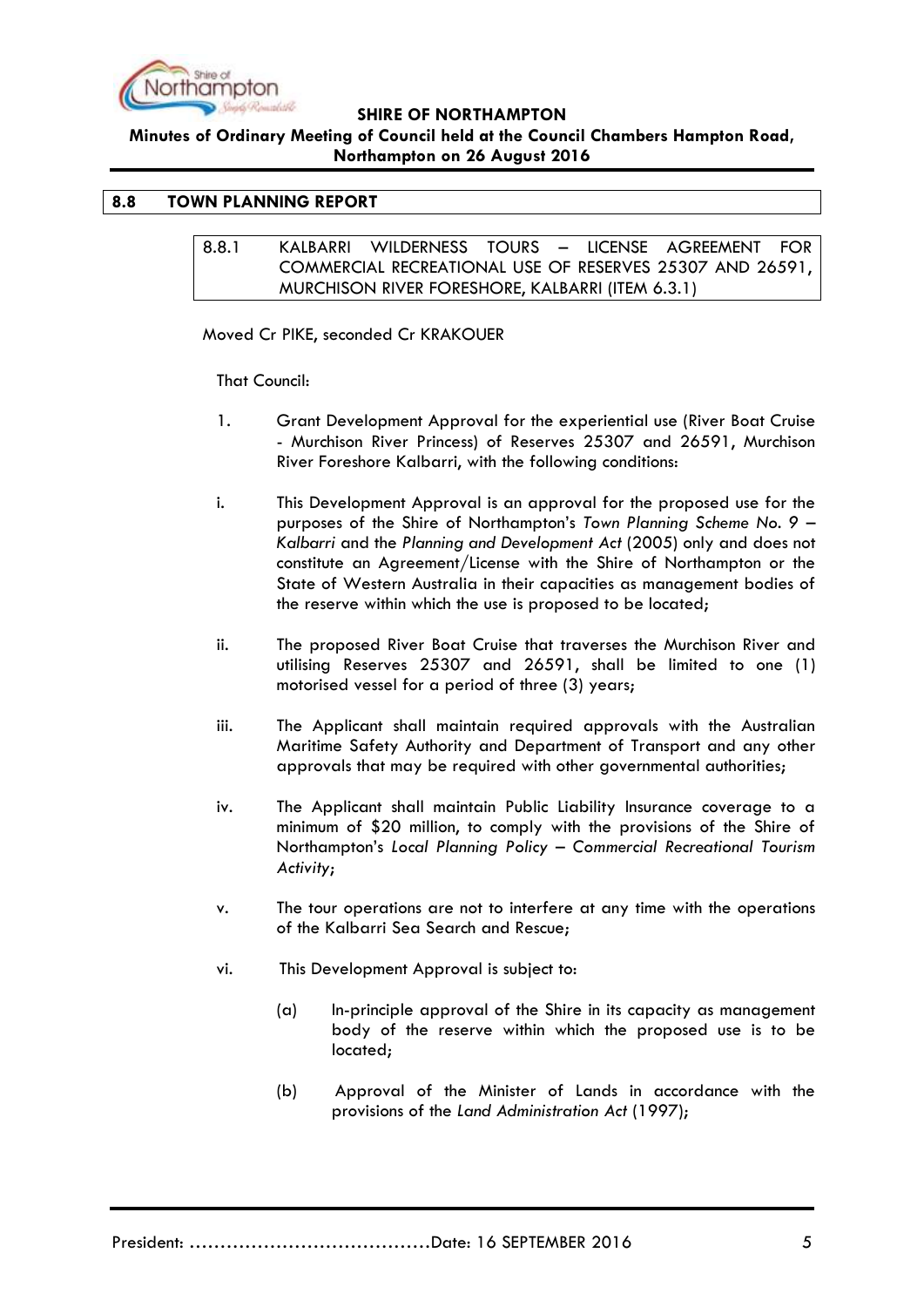

## **Minutes of Ordinary Meeting of Council held at the Council Chambers Hampton Road, Northampton on 26 August 2016**

- (c) A license agreement being entered into by the applicant and the Shire in accordance with Council's *Local Planning Policy – Commercial Recreational Tourism Activity on Crown Reserves;*
- vii. This Development Approval shall remain valid whilst the agreement referred to in Condition 1vi(c) remains current and valid, and on the expiration or in the termination of such License Agreement, this Development Approval shall cease to be valid;
- viii. Authorise delegation to the Chief Executive Officer and Planning Officer for preparation and execution of the Licence Agreement in Condition 1vi (c) above with any disputes to be referred back to Council for final determination; and
- ix. Refer the modified agreement to Department of Regional Development and Lands – State Land Services for approval.

#### *Advice Notes*

- *1. The Applicant is advised that it is not the responsibility of the local government to ensure that all correct approvals are in place and that all conditions contained within said approvals are upheld during the operations of the business.*
- *2. If an applicant is aggrieved by this determination there is a right (pursuant to the Planning and Development Act 2005) to have the decision reviewed by the State Administrative Tribunal. Such application must be made within 28 days from the date of this notice.*

CARRIED 7/0

<span id="page-5-0"></span>8.8.2 PROPOSED REDEVELOPMENT OF EXISTING CARAVAN PARK – 1 (LOT 12158 – RESERVE 29152) GLANCE STREET, HORROCKS (ITEM 6.3.2)

The Council Agenda motion relating to this item was amended for the purpose of recommending approval to the Development Assessment Panel, rather than issuing development approval, and to add an advice note pertaining to Aboriginal Heritage Due Diligence.

Moved Cr SCOTT, seconded Cr STOCK-STANDEN

That Council make a recommendation of approval to the Development Assessment Panel for the proposed redevelopment of the caravan park at 1 (Lot 12158) Glance Street, Horrocks subject to the following conditions: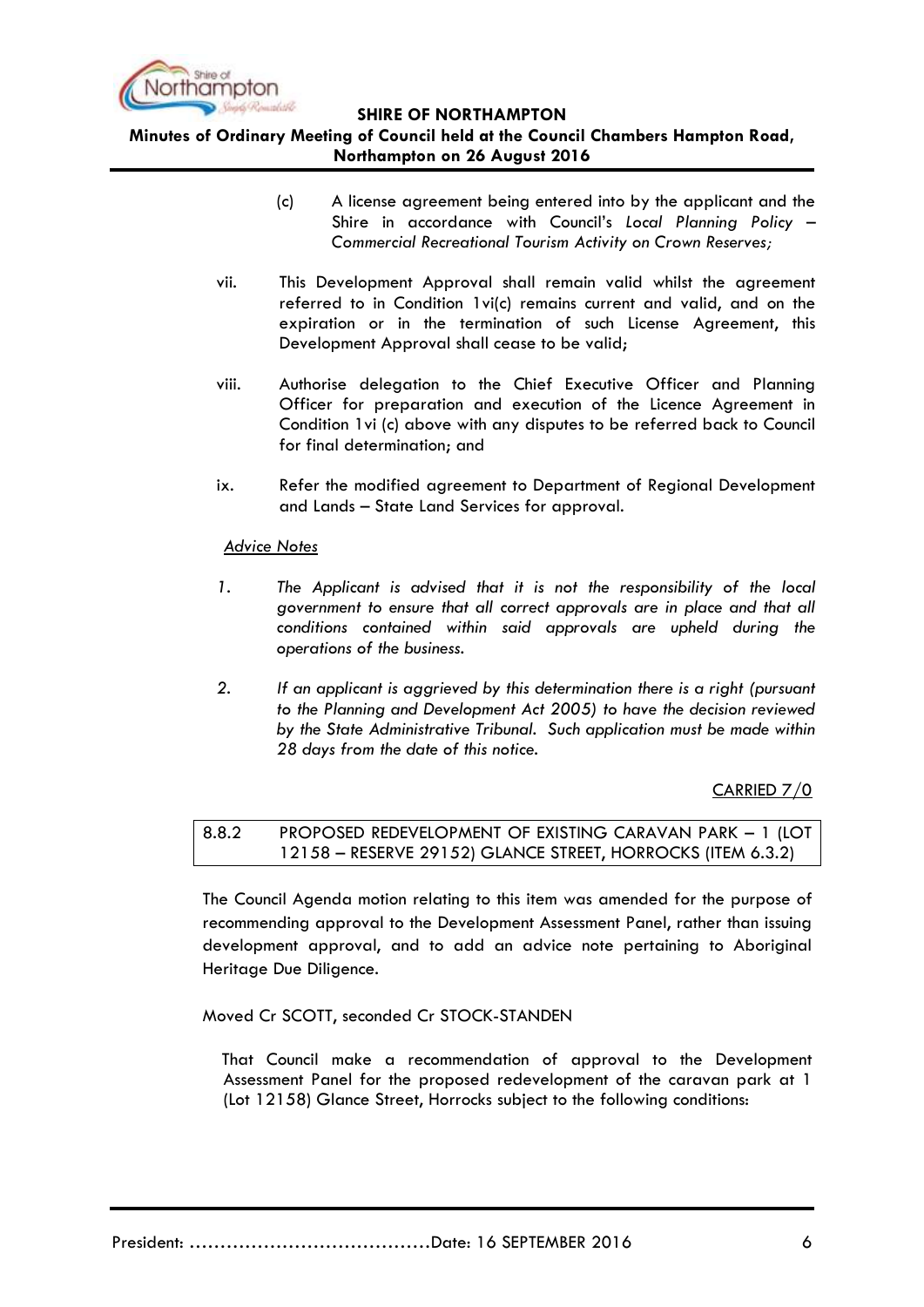

**Minutes of Ordinary Meeting of Council held at the Council Chambers Hampton Road, Northampton on 26 August 2016**

- 1. Development shall be in accordance with the attached approved plan(s) dated (insert date) and subject to any modifications required as a consequence of any condition(s) of this approval. The endorsed plans shall not be modified or altered without the prior written approval of the local government;
- 2. Any additions to or change of use of any part of the buildings or land (not the subject of this approval) shall be subject to further application and planning approval for that use/addition;
- 3. This approval is valid for a period of five (5) years from the date of approval and will deemed to have lapsed if the development has not substantially commenced before the expiration of this period;
- 4. The applicant is required to undertake the following maintenance on the existing septic tank and leach drain effluent disposal systems:
	- Septic tanks to be emptied, cleaned and repaired as necessary; and
	- The medium to each side of the leach drains is to be renewed to a minimum width of 600mm with river stone, river sand, ballast or 14mm blue metal or similar acceptable material, as determined by the Shire of Northampton Environmental Health Officer;
- 5. In the event that the septic tank effluent disposal system experiences complications the applicant is to make arrangements for the upgrading of the system, at their expense, to the satisfaction of the local government;
- 6. A legal agreement to be formed between Summerstar Pty Ltd and the Shire of Northampton to ensure that when reticulated sewer is directly available at the property that Summerstar Pty Ltd will, at their expense, connect the site to the reticulated sewerage system. This agreement is to be at the cost of Summerstar Pty Ltd and to the specifications of the Local Government;
- 7. All stormwater and drainage is to be disposed of to the specifications and approval of the local government. On application for a building permit a detailed design of stormwater collection and disposal system of developed areas is to be supplied to the local government;
- 8. The crossover to the caravan park, the internal access roads and car parking areas are to be paved/sealed, kerbed, line marked, drained and thereafter maintained to the satisfaction of the local government;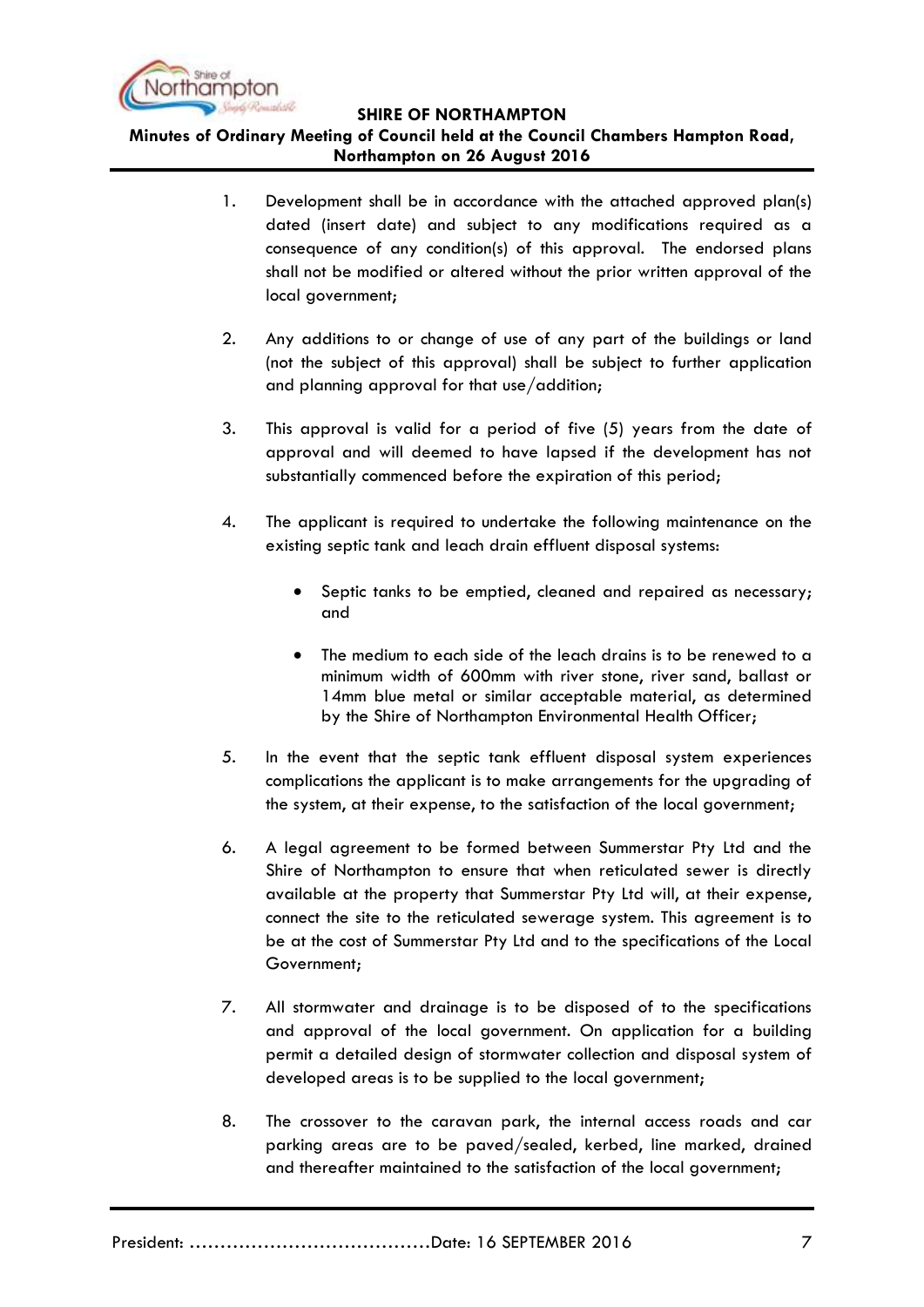

**Minutes of Ordinary Meeting of Council held at the Council Chambers Hampton Road, Northampton on 26 August 2016**

- 9. Detailed plans of the proposed cross over, road construction and parking areas is required to be submitted to the local government prior to commencing work onsite;
- 10. Repair or reinstatement to the road pavement, road network, access way, kerbing, verge and dual use pathway to the requirements and approval of the local government;
- 11. Any soils disturbed or deposited on site shall be stabilised to the approval of the Local Government;
- 12. The applicant is to implement the requirements of the Bushfire Management Plan dated May 2016 (Version 1.0) to the approval of the Department of Fire & Emergency Services and the local government;
- 13. All loading and unloading to take place within the boundaries of the premises and undertaken in a manner so as to cause minimum interference with other vehicular traffic;
- 14. No additional signs are to be erected on the lot without the local government's approval;
- 15. Any lighting device is to be positioned and shielded as not to cause any direct, reflected or incidental light to encroach beyond the property boundaries or cause any glare nuisance to any nearby residents or passing motorists;
- 16. Rubbish storage areas are to be screened where they are visible from the street to the satisfaction of the local government;
- 17. The ablution facilities are required to comply with the specifications of the Caravan and Camping Regulations 1997 to the satisfaction of the local government;
- 18. All built development is to be constructed no closer than 1m from any lot boundary;
- 19. A materials and colour schedule being submitted at the time of application for a building permit with such colours and materials to be to the approval of the local government; and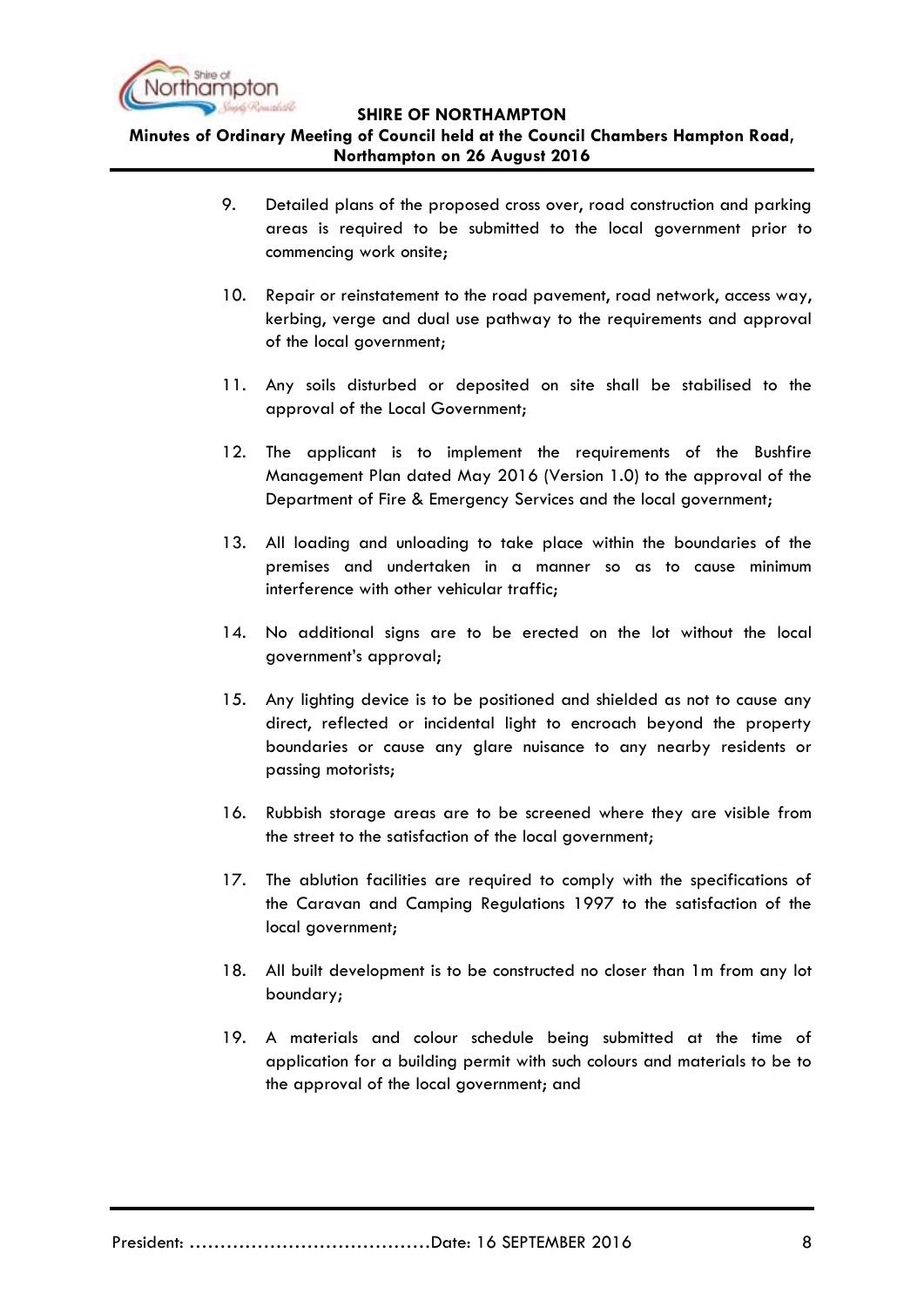

# **Minutes of Ordinary Meeting of Council held at the Council Chambers Hampton Road, Northampton on 26 August 2016**

20. The removal/clearing of existing remnant vegetation on the property is not permitted, except for the establishment of the internal access roads and buildings set out on the attached approved plans, unless otherwise approved in writing by the local government.

## *Advice Notes*

- *a) Where an approval has so lapsed, no development/land use shall be carried out without the further approval of the local government having first been sought and obtained;*
- *b) The applicant is advised that this planning approval does not negate the requirement for any additional approvals which may be required under separate legislation. It is the applicant's responsibility to obtain any additional approvals required before the development/use lawfully commences;*
- *c) In relation to Condition 7the drainage and storm water plans are to take into consideration the objectives and requirements of Liveable Neighbourhoods, Better Urban Water Management and the Storm Water Management Manual for Western Australia;*
- *d) In relation to Conditions 7-10 the applicant is required to liaise with the Shire's Manager of Works and Services to discuss construction and reinstatement requirements;*
- *e) The discretions listed to the Shire of Northampton under the conditions of approval shall be exercised in a reasonable manner. Any dispute on conditions may be referred back to the Development Assessment Panel; and*
- *f) Should the applicant be aggrieved by the decision of the Council (in part or whole) a right of appeal exists to the State Administrative Tribunal within twenty eight (28) days from the date of the decision.*
- *g) It is recommended that the applicant obtain a copy of the Aboriginal Heritage Due Diligence Guidelines to assist them with planning and considering Aboriginal Heritage in relation to the proposed works.*

#### CARRIED 7/0

Kathryn Jackson departed the meeting at 1:42pm.

## <span id="page-8-0"></span>8.8.3 SUMMARY OF PLANNING INFORMATION ITEMS (ITEM 6.3.3)

Noted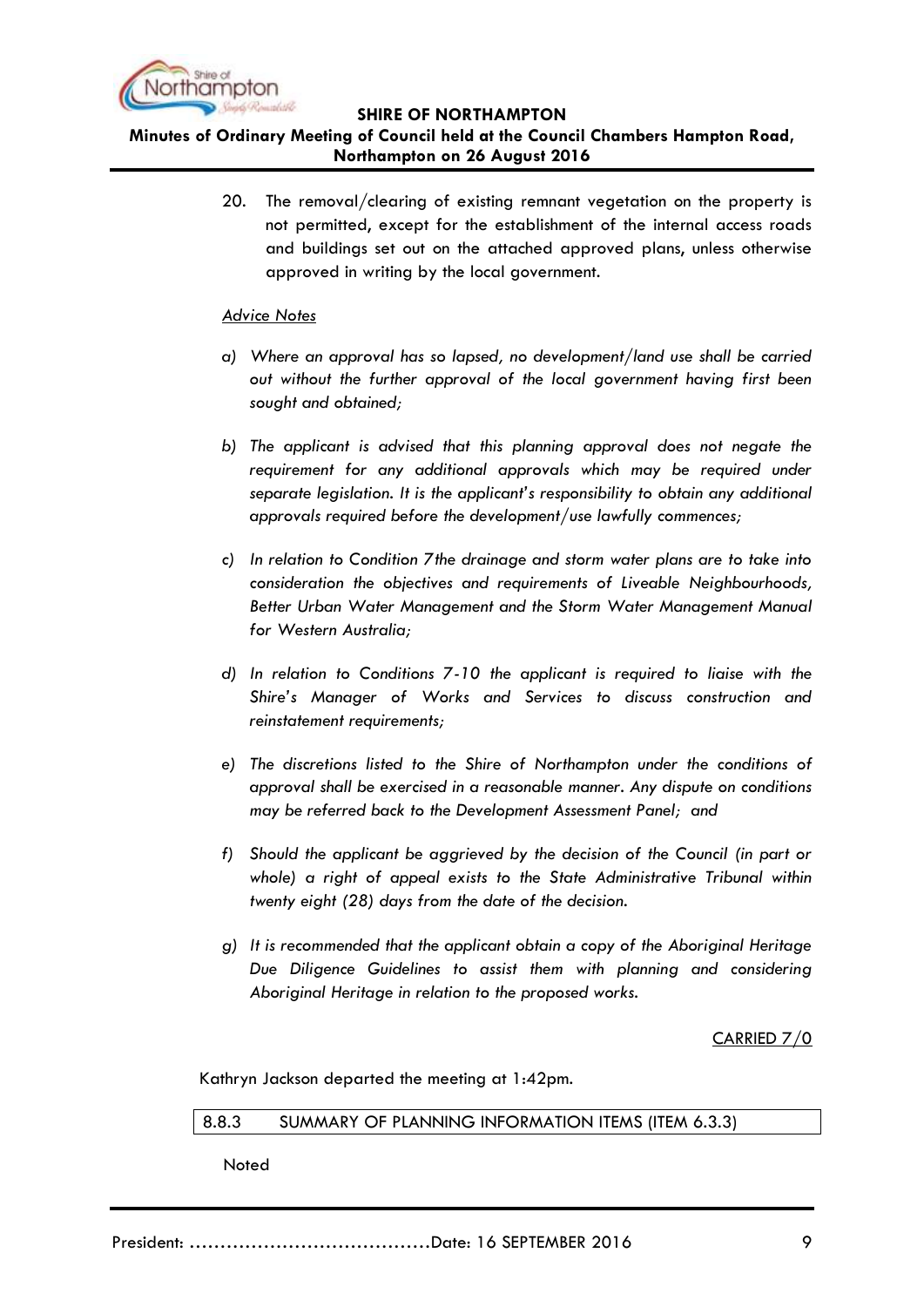

#### **Minutes of Ordinary Meeting of Council held at the Council Chambers Hampton Road, Northampton on 26 August 2016**

## <span id="page-9-1"></span><span id="page-9-0"></span>**8.9 FINANCE REPORT**

#### 8.9.1 ACCOUNTS FOR PAYMENT (ITEM 6.4.1)

Moved Cr STANICH, seconded Cr PIKE

That Municipal Fund Cheques 20990 to 21007 inclusive totalling \$56,657.01, Municipal EFT payments numbered EFT15322 to EFT15426 inclusive totalling \$588,039.45, Trust Fund Cheques 2155 to 2160, totalling \$25,912.02, Direct Debit payments numbered GJ0106 to GJ0112 inclusive totalling \$200,731.33 be passed for payment and the items therein be declared authorised expenditure.

#### CARRIED BY AN ABSOLUTE MAJORITY 7/0

#### <span id="page-9-2"></span>8.9.2 MONTHLY FINANCIAL STATEMENTS JULY 2016 (ITEM 6.4.2)

Moved Cr STOCK-STANDEN, seconded Cr SCOTT

That Council adopts the Monthly Financial Report for the period ending 31 July 2016.

CARRIED 7/0

## <span id="page-9-3"></span>8.9.3 2016/2017 BUDGET ADOPTION (ITEM 6.4.3)

Moved Cr SCOTT, seconded Cr KRAKOUER

That Council in accordance with section 6.2 of the Local Government Act 1995 adopts the 2016/2017 budget as presented inclusive of the following:

#### Statement of Comprehensive Income

Statement of comprehensive income as detailed on pages 2-4 of the budget for the 2016/2017 financial year showing the projected "Total Comprehensive Income" amount of \$2,027,053.

## Statement of Cash Flows

Statement of Cash Flows detailed on page 5 of the budget for the 2016/2017 financial year showing a projected "Cash and Cash Equivalents at the End of the year" totaling \$3,342,429.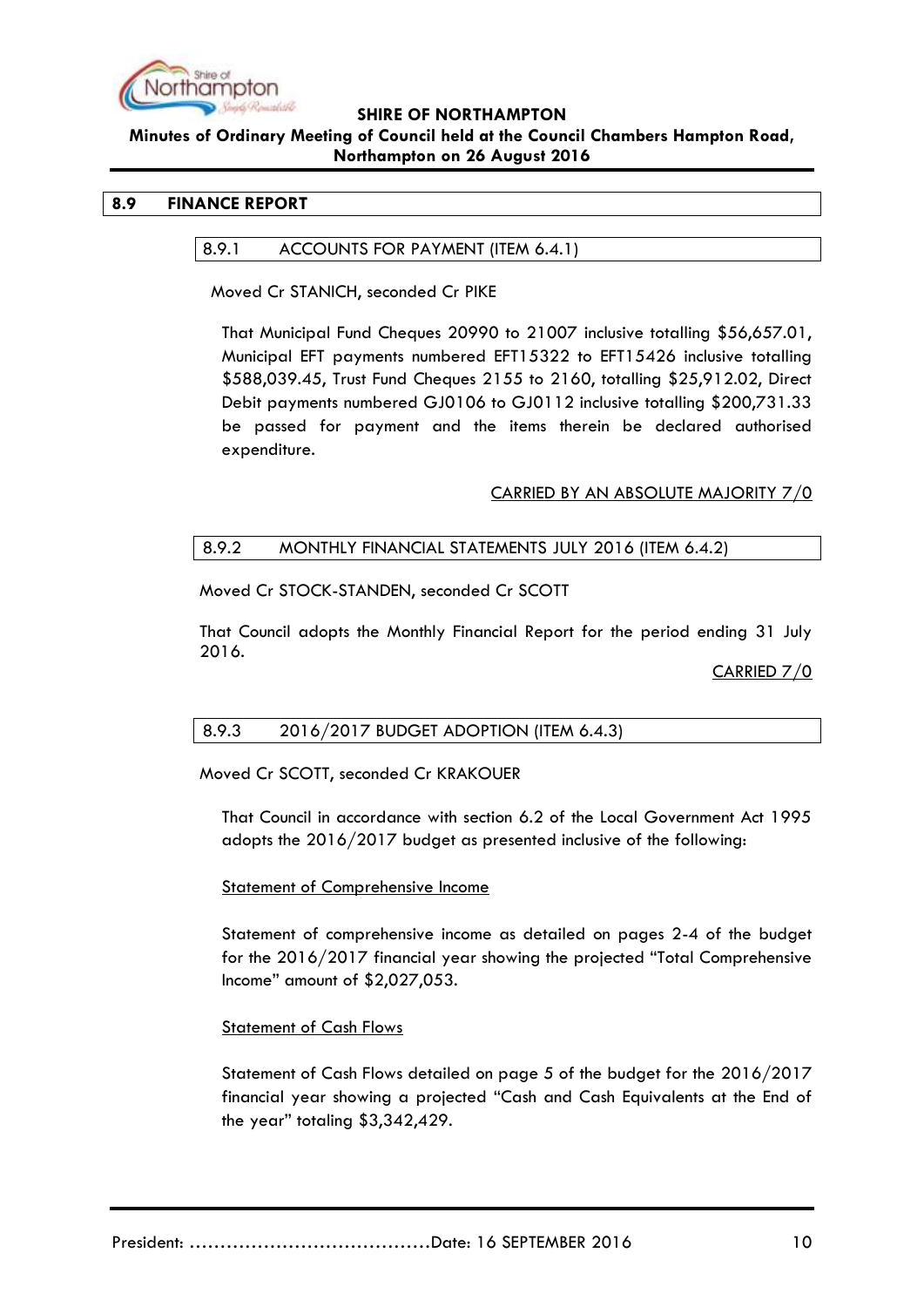

## **SHIRE OF NORTHAMPTON Minutes of Ordinary Meeting of Council held at the Council Chambers Hampton Road, Northampton on 26 August 2016**

## Rate Setting Statement

Rates Setting Statement detailed on page 6 of the budget for the 2016/2017 financial year showing a "Net current assets at start of financial year" totaling \$848,229 from 2015/16.

## **Statutory Budget**

Statutory Budget detail for 2016/2017 as presented on pages 7 to 34.

## 2016/2017 Budget by Schedule Format

Detailed Schedule Budget format for 2016/2017 detailed on pages 1 to 134 of the supplementary information to the budget document showing a balanced budget totaling \$13,073,356.

## CARRIED BY AN ABSOLUTE MAJORITY 7/0

## <span id="page-10-0"></span>8.9.4 WAIVER OF 2016/2017 RATES (ITEM 6.4.4)

Moved Cr STANICH, seconded Cr SUCKLING

That Council in accordance with section 6.47 of the Local Government Act 1995:

- 1. Waive the rates on the following lessees:
	- Northampton Bowling Club Portion of Reserve 23432 and Crown Grant in Trust Volume 1620 Folio 052;
	- Northampton Golf Club Portion of Reserve 23432 and Crown Grant in Trust Volume 1620 Folio 052;
	- Northampton Community Centre Portion of Reserve 23432;
	- Kalbarri Camp and Community Hall Kalbarri Town Lot 468 Reserve No 35559;
	- Kalbarri Golf and Bowling Club part of Reserve No 30953;
	- Kalbarri Sport and Recreation Club part of Reserve No 25447;
	- Kalbarri Occasional Childcare Centre Lot 233 and 232 Smith Street, Kalbarri;
	- Edna Bandy Centre Reserve 2038, Stephen Street Northampton;
	- Old School Community Centre Lot 475, Stephen Street Northampton;
	- Binnu Tennis Club Reserve 23699, Northwest Coastal Highway, Binnu;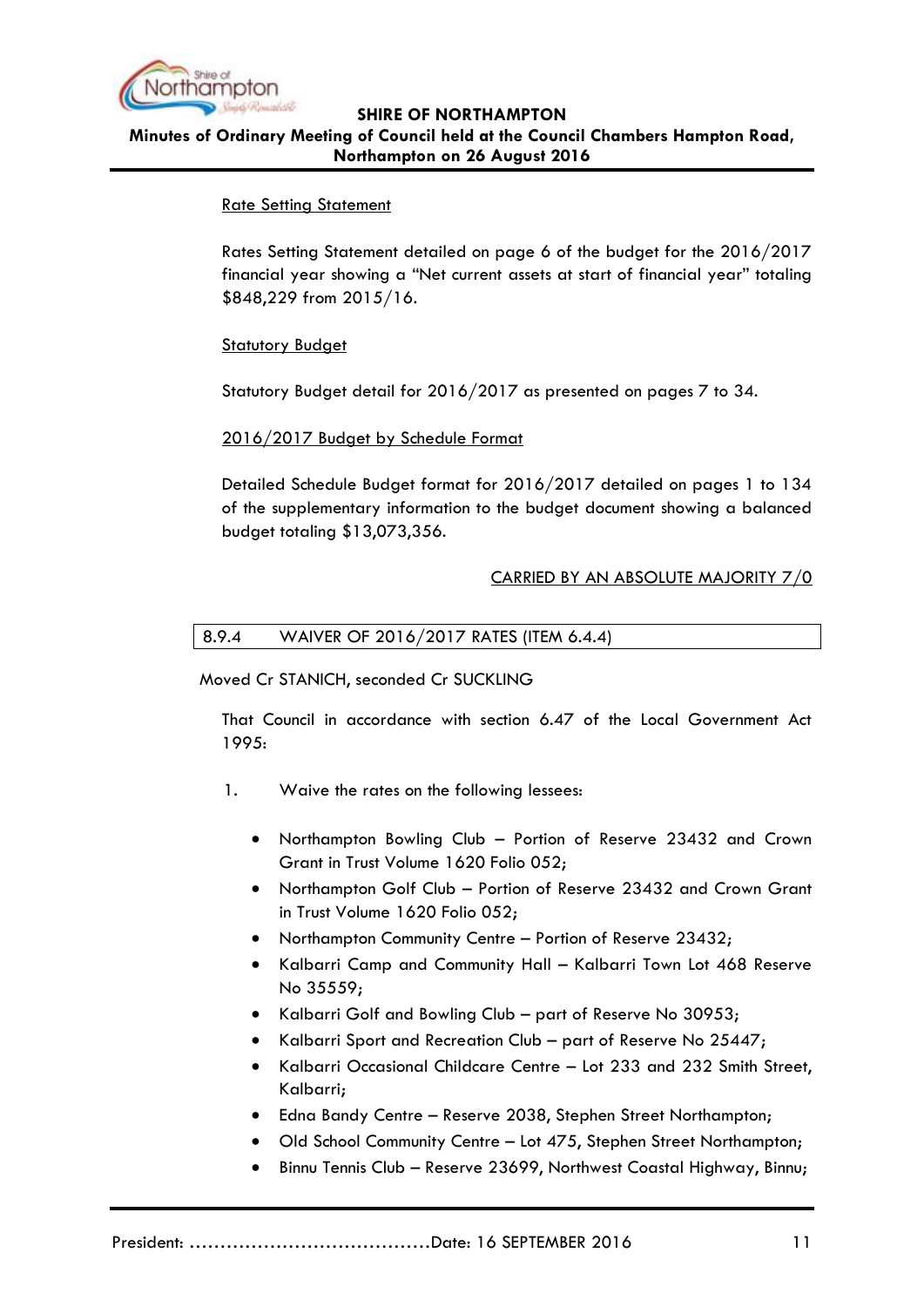

**Minutes of Ordinary Meeting of Council held at the Council Chambers Hampton Road, Northampton on 26 August 2016**

- Doctors Surgery 51 (lot 29) Robinson Street, Northampton;
- Doctors Surgery 24 (lot 833) Hackney Street, Kalbarri;
- LIA Units 1 4 lot 83 Kitson Circuit, Northampton;
- Kalbarri Town Talk Lot 175 Kaiber Street, Kalbarri; and
- Horrocks Community Centre Lot 9501 North Court Horrocks.
- 2. Waive the rates on the following aged care accommodation:
	- Pioneer Lodge Inc Lot 7 Robinson Street, Northampton; and
	- Department of Housing and the Shire of Northampton Lot 1001 Hackney Street, Kalbarri.

#### CARRIED BY AN ABSOLUTE MAJORITY 7/0

#### <span id="page-11-0"></span>8.9.5 FEES AND CHARGES CHANGE (ITEM 6.4.5)

Moved Cr SUCKLING, seconded Cr STANICH

That Council adopts the following changes to the Schedule of Fees and Charges:

- Putrescible Waste Bulk Transfer bins (per load) \$15.00
- Cardboard (per load) \$20.00
- LPG Bottles Large (each) \$10.00
- Minimum Building application \$96.00
- Application to extend a Building Permit \$96.00
- Demolition Permit class 1 & 10 \$96.00
- Demolition Permit class 2 & 9 \$96.00
- Rent Lot 454 Fitzgerald Street Northampton \$190.00 per week

#### CARRIED BY AN ABSOLUTE MAJORITY 7/0

Grant Middleton departed the meeting at 1:53pm, returning at 1:54pm.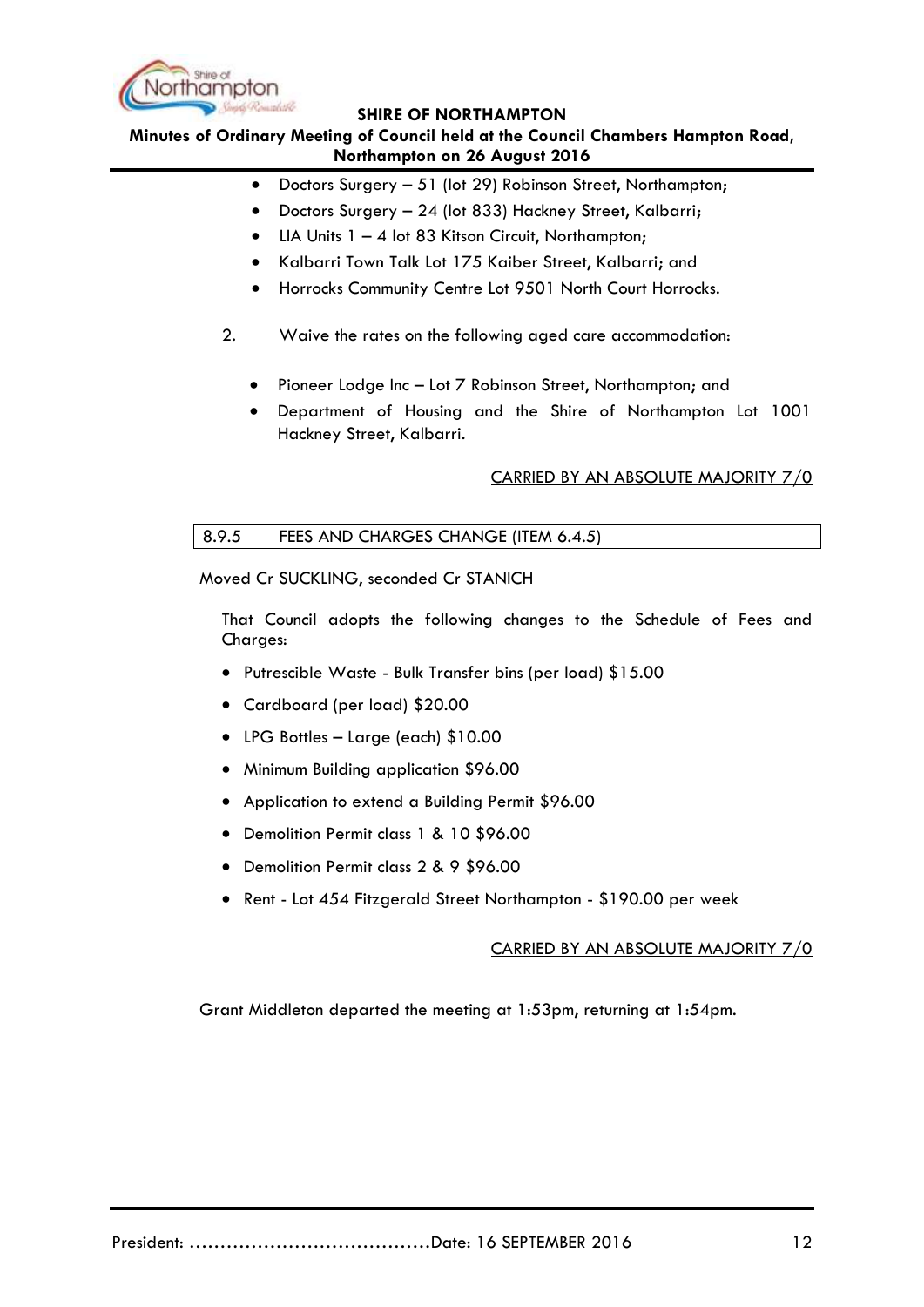

**Minutes of Ordinary Meeting of Council held at the Council Chambers Hampton Road, Northampton on 26 August 2016**

## <span id="page-12-1"></span><span id="page-12-0"></span>**8.10 ADMINISTRATION & CORPORATE REPORT**

8.10.1 COMMUNITY SPORT AND RECREATION FACILITY FUND APPLICATIONS (ITEM 6.5.1)

Moved Cr PIKE, seconded Cr STANICH

That Council supports the three CSRFF grant applications as presented, and forwards them to the Department of Sport and Recreation, with the project priorities being determined by Council as follows:

Priority 1 Kalbarri Golf Club

Priority 2 Kalbarri Bowling Club

Priority 3 Northampton Rifle Club

CARRIED 7/0

## <span id="page-12-2"></span>8.10.2 REQUEST FOR INSTALLATION OF THREE PHASE POWER OUTLET (ITEM 6.5.2)

Moved Cr STOCK-STANDEN, seconded Cr STANICH

That Council approve the request from the Northampton District Agricultural Society for the installation of three phase power outlets at the Northampton Recreation Oval, at a cost to Council of \$1,460 GST exclusive and this be declared authorised expenditure.

#### CARRIED BY AN ABSOLUTE MAJORITY 7/0

<span id="page-12-3"></span>8.10.3 O'CONNOR & LAUDER STREETS, BINNU – UPGRADE REQUEST (ITEM 6.5.3)

Moved Cr SUCKLING, seconded Cr STOCK-STANDEN

That Council list the upgrading of O'Connor, Lauder and Wright Streets, Binnu to a 7m bitumen seal in the 2017/18 Draft Budget.

CARRIED 7/0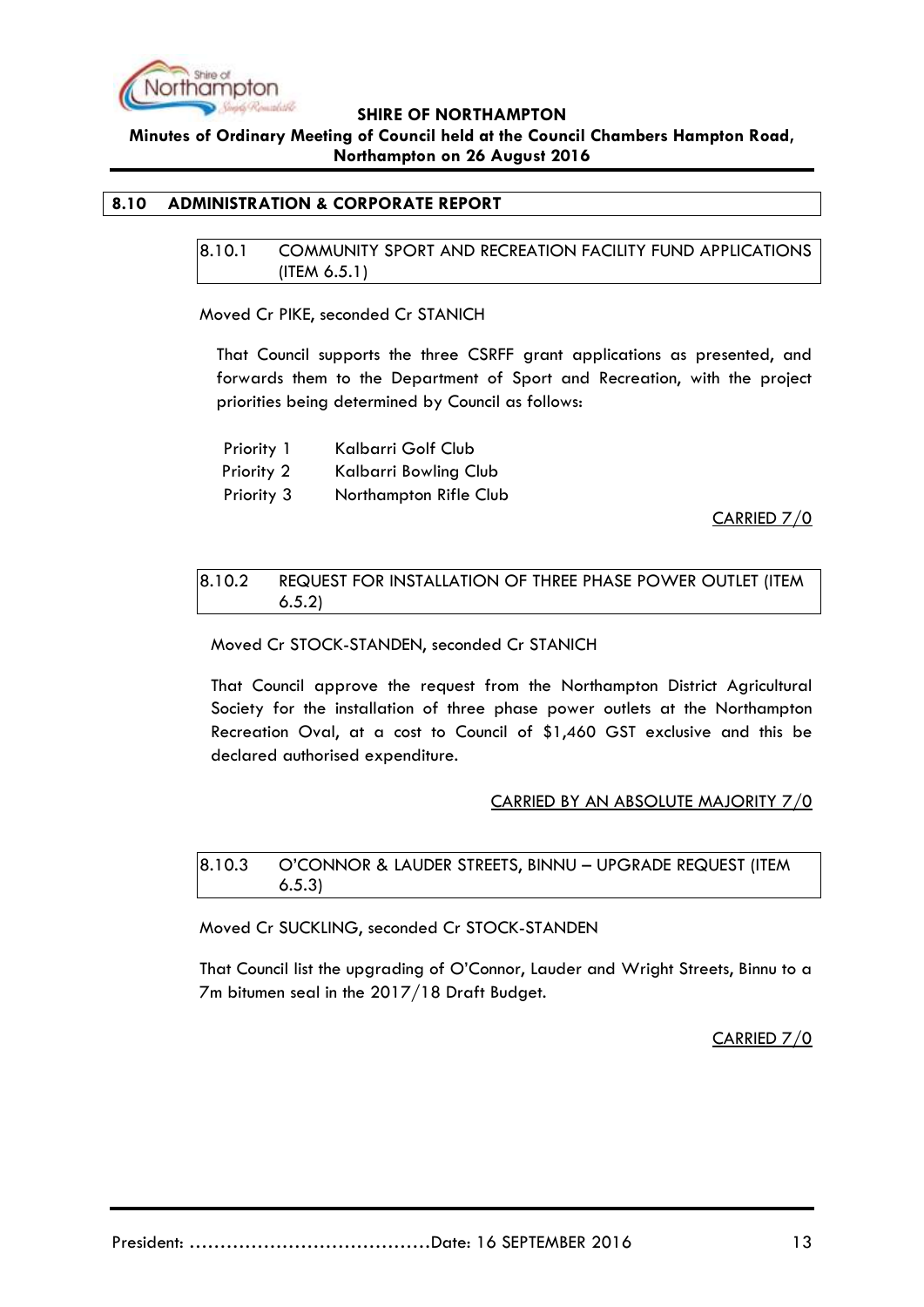

## <span id="page-13-0"></span>**SHIRE OF NORTHAMPTON Minutes of Ordinary Meeting of Council held at the Council Chambers Hampton Road, Northampton on 26 August 2016**

8.10.4 BUSINESS FIRE LIABILITY CLAIM (ITEM 6.5.4)

Moved Cr PIKE, seconded Cr KRAKOUER

That Council:

- 1. Not determine this matter, and contact Western Power to determine if due process was followed with an electrical inspector attending the site immediately following the fire event, as it is understood that this is a requirement that should have been initiated by DFES; and
- 2. Reconsidered the matter at the September 2016 meeting.

CARRIED 7/0

## <span id="page-13-1"></span>8.10.5 REVIEW OF LOCAL LAWS (ITEM 6.5.5)

Moved Cr SUCKLING, seconded Cr STANICH

That Council:

- 1. Resolves to undertake a review of its existing Local Laws; and
- 2. In accordance with section 3.16(2) of the Local Government Act 1995, give public notice of its intention to undertake a review of its Local Laws.

CARRIED 7/0

<span id="page-13-2"></span>8.10.6 PROPOSED KALBARRI TO SHARK BAY ROAD (ITEM 6.5.6)

CEO advised that he had received advice from the Shire of Shark Bay that they will contribute 50% of the cost of the review of the existing planning study.

Moved Cr SUCKLING, seconded Cr SCOTT

That Council:

- 1. Engage the services of GHD Pty Ltd to undertake a review of the existing planning study for the development of the Kalbarri to Shark Bay Road at a cost of \$12,950, with the Shire of Shark Bay contributing 50% towards these costs; and
- 2. That Road Reserve Funds be used to cover the cost of the review.

CARRIED BY AN ABSOLUTE MAJORITY 7/0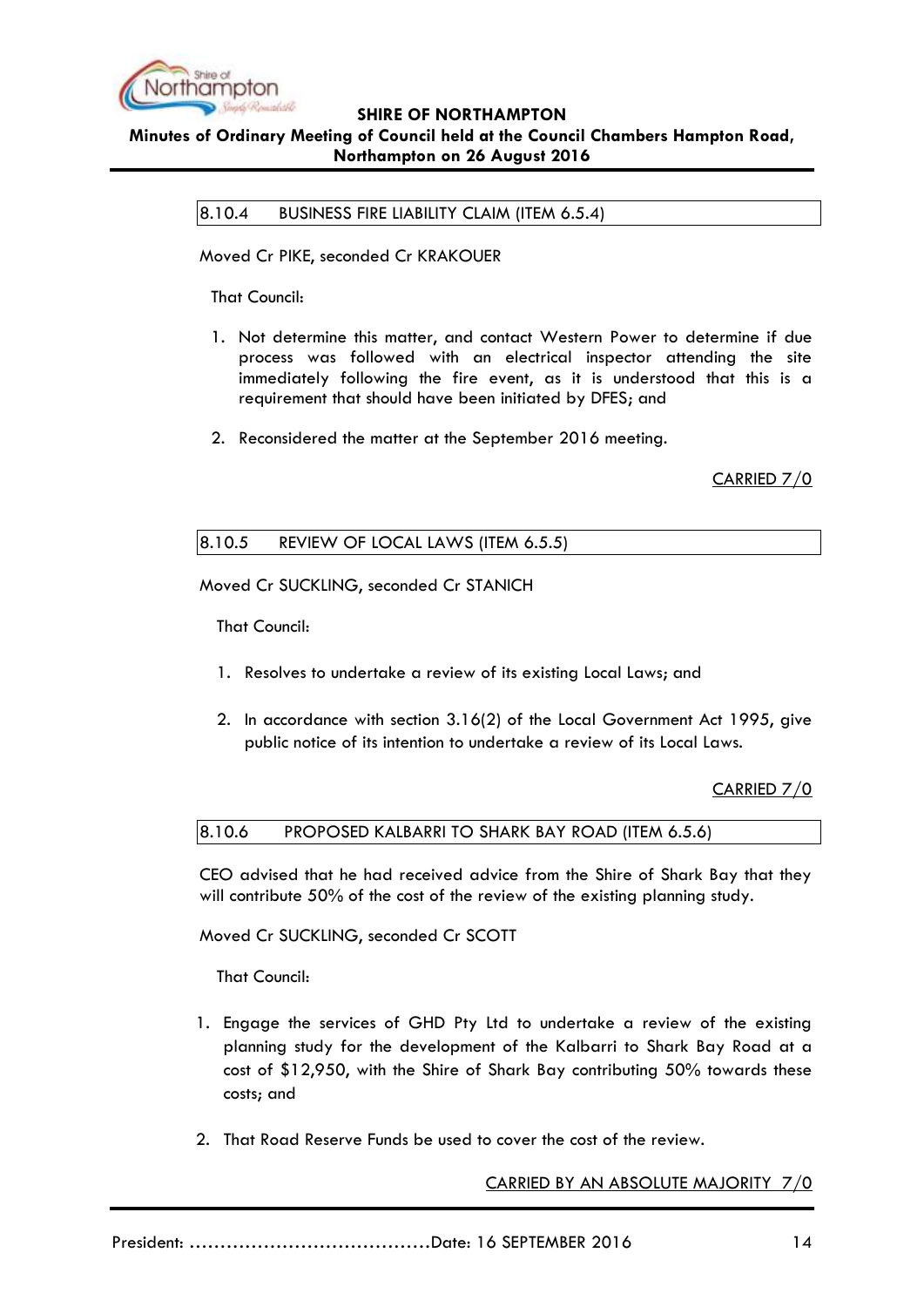

#### <span id="page-14-0"></span>**Minutes of Ordinary Meeting of Council held at the Council Chambers Hampton Road, Northampton on 26 August 2016**

8.10.7 PROPOSED ROAD TRAIN ASSEMBLY AREA (ITEM 6.5.7)

Moved Cr SIMKIN, seconded Cr STANICH

That Council:

- 1. Support and approve the use of a portion of Reserve 25273 by Main Roads WA for the construction of a Road Train Assembly Area; and
- 2. A draft design for discussion with Main Roads WA with the aim to realign Chilimony Road to allow 27m road trains to enter onto North West Coastal Highway be undertaken.

CARRIED 7/0

#### <span id="page-14-1"></span>**8.11 SHIRE PRESIDENT'S REPORT**

Since the last Council meeting Cr Simkin reported on his attendance at the following:

| $3-5/8/16$ | <b>WALGA Conference</b>                            |
|------------|----------------------------------------------------|
| 18/8/16    | LEMAC meeting at Geraldton Chambers                |
| 22/8/16    | Northern Zone Meeting at Horrocks Community Centre |

## <span id="page-14-2"></span>**8.12 DEPUTY SHIRE PRESIDENT'S REPORT**

Since the last Council meeting Cr Scott reported on his attendance at the following:

| $3-5/8/16$ | <b>WALGA Conference</b>                                 |
|------------|---------------------------------------------------------|
| 17/8/16    | Kalbarri Sport and Rec meeting re management of project |
| 22/8/16    | Northern Zone Meeting at Horrocks Community Centre      |

## <span id="page-14-4"></span><span id="page-14-3"></span>**8.13 COUNCILLORS' REPORTS**

#### 8.13.1 CR STANICH

Since the last Council meeting Cr Stanich reported on his attendance at:

29/7/16 Heavy Vehicle Access Local Government information session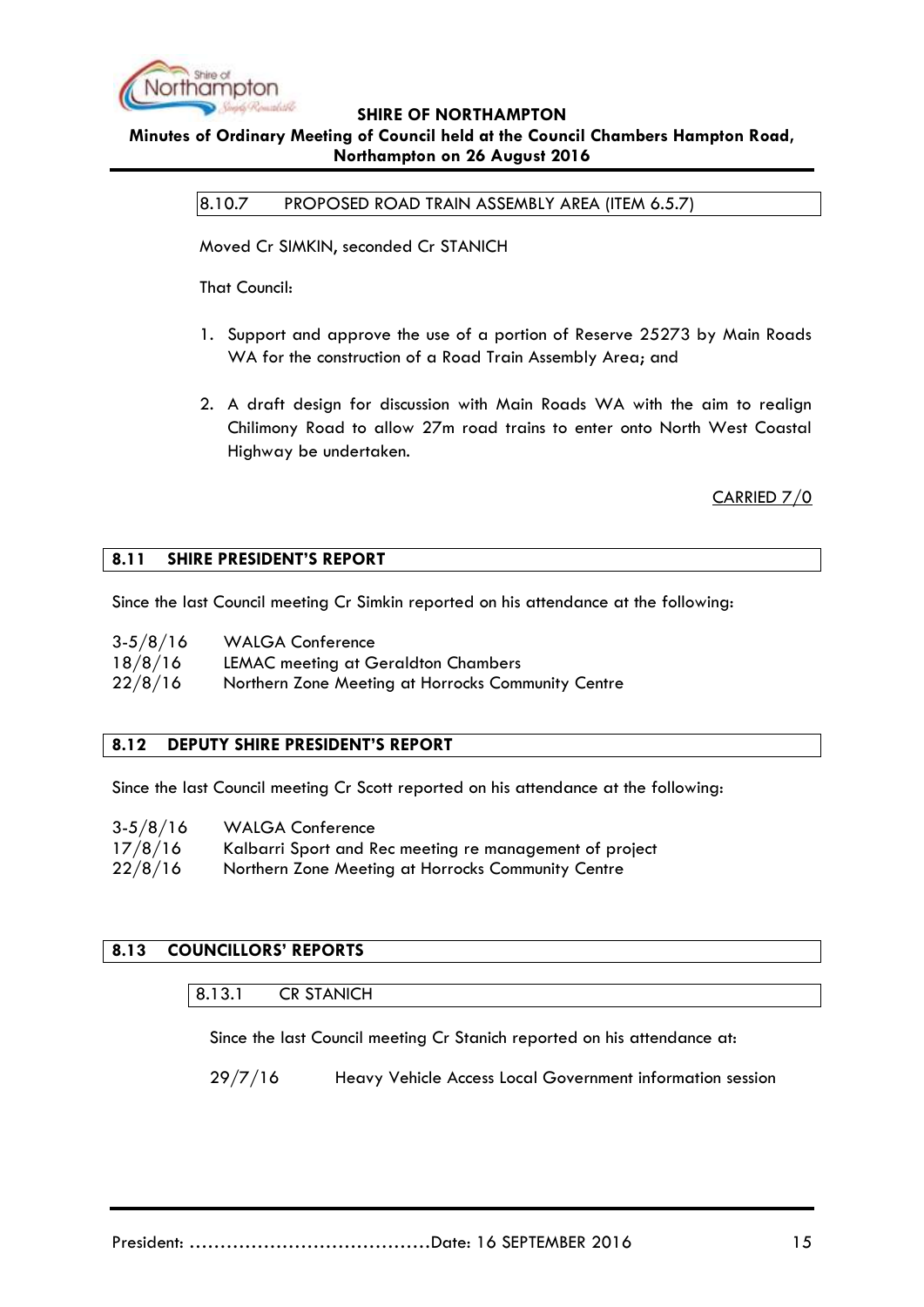

## <span id="page-15-0"></span>**Minutes of Ordinary Meeting of Council held at the Council Chambers Hampton Road, Northampton on 26 August 2016**

#### 8.13.2 CR PIKE

Since the last Council meeting Cr Pike reported on his attendance at:

| 11/8/16 | Kalbarri Visitor Centre meeting                         |
|---------|---------------------------------------------------------|
| 17/8/16 | Kalbarri Sport and Rec meeting re management of project |

#### <span id="page-15-1"></span>8.13.3 CR KRAKOUER

Since the last Council meeting Cr Krakouer reported on his attendance at:

| $3-5/8/16$ | <b>WALGA Conference</b>                                 |
|------------|---------------------------------------------------------|
| 17/8/16    | Kalbarri Sport and Rec meeting re management of project |

#### <span id="page-15-2"></span>8.13.4 CR SUCKLING

Since the last Council meeting Cr Suckling reported on her attendance at:

3-5/8/16 WALGA Conference

#### <span id="page-15-3"></span>**8.14 INFORMATION BULLETIN**

**Noted** 

#### <span id="page-15-4"></span>**8.15 NEW ITEMS OF BUSINESS**

Cr Stock-Standen re-raised the issue of providing a viewing platform at the Pink Lakes, given the increase of trucks in the area and the recent media attention and popularity of the Pink Lakes.

Moved Cr STOCK-STANDEN, seconded Cr PIKE

That Council:

- 1. Again contact BASF, GMA and QUBE requesting that they consider a financial contribution towards the construction of a tourism platform with interpretation and signage and parking, so that visitors can safely park and view the Pink Lakes; and
- 2. Contact Main Roads WA regarding the road safety issues in this area with parked vehicles and truck movements causing a safety concern.

CARRIED 7/0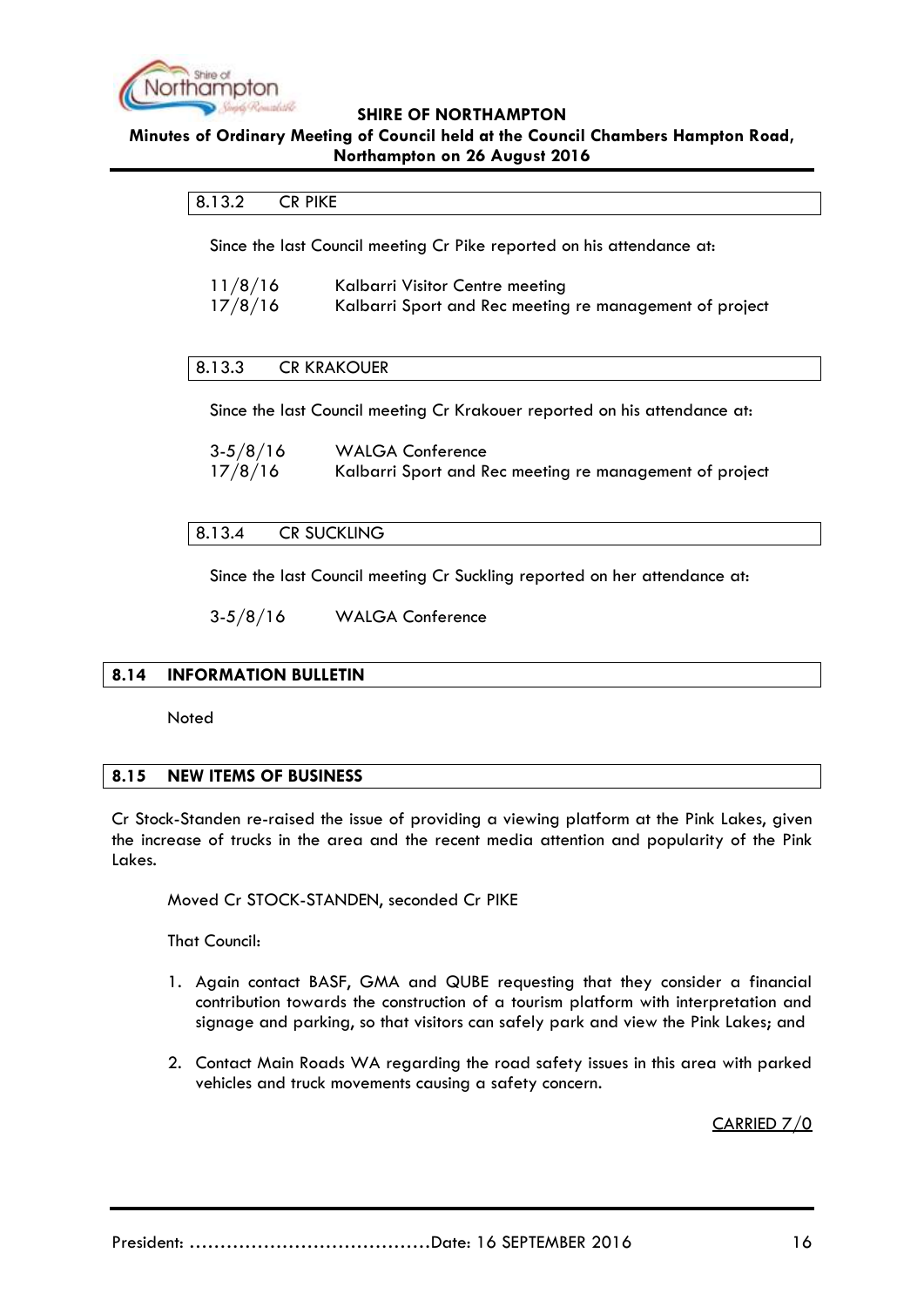

**Minutes of Ordinary Meeting of Council held at the Council Chambers Hampton Road, Northampton on 26 August 2016**

Cr Scott raised the issue of the untidy state of the property owned by Ron Moss, Lot 145 (No. 1) Mortimer Street, Kalbarri, whose property has been an eyesore and a community concern for an ongoing period of time.

CEO advised that he had commenced proceedings as per Schedule 3.1 of the Local Government Act for the owner to clean up his lot however no action had been taken by the owner and the matter has not been progressed to date, however can be should Council wish to pursue this action.

Moved Cr SCOTT, seconded Cr SIMKIN

That Kalbarri Ward Councillors, the President and the Environmental Health Officer meet with the owner to determine if he can clean up Lot 145 (No. 1) Mortimer Street, Kalbarri in a timely manner to the satisfaction to the Council.

CARRIED 7/0

Cr Simkin raised the fact that the City of Greater Geraldton is proposing to not renew the lime sands mining licence to the current operator at the lime sands pit known as South Gates, with a Special Meeting being held on the 12<sup>th</sup> September by the City of Greater Geraldton to consider this issue. Cr Simkin requested that Council correspond to the Mayor of the City of Geraldton supporting the current licence and for that licence to continue to provide a very important resource to the agricultural industry. Cr Simkin also encouraged Councillors to attend the meeting on the  $12<sup>th</sup>$  September.

Moved Cr SIMKIN, seconded Cr SCOTT

That Council correspond to the Mayor of the City of Greater Geraldton in support of Midwest Sand Supplies retaining their lime sand license and lease, as the provision of lime sand is an integral part of the agricultural operations within the Shire of Northampton and wider agricultural region.

CARRIED 7/0

Cr Simkin re-raised the issue of replacing the Council Chamber seats at a cost of approximately \$2918, using Office Equipment Reserve funds.

Moved Cr STOCK-STANDEN, seconded Cr SIMKIN

That Council purchase the required number of chairs at a cost of approximately \$3,000 using Office Equipment Reserve funds to offset the cost and this be declared authorised expenditure.

CARRIED BY AN ABSOLUTE MAJORITY 6/1